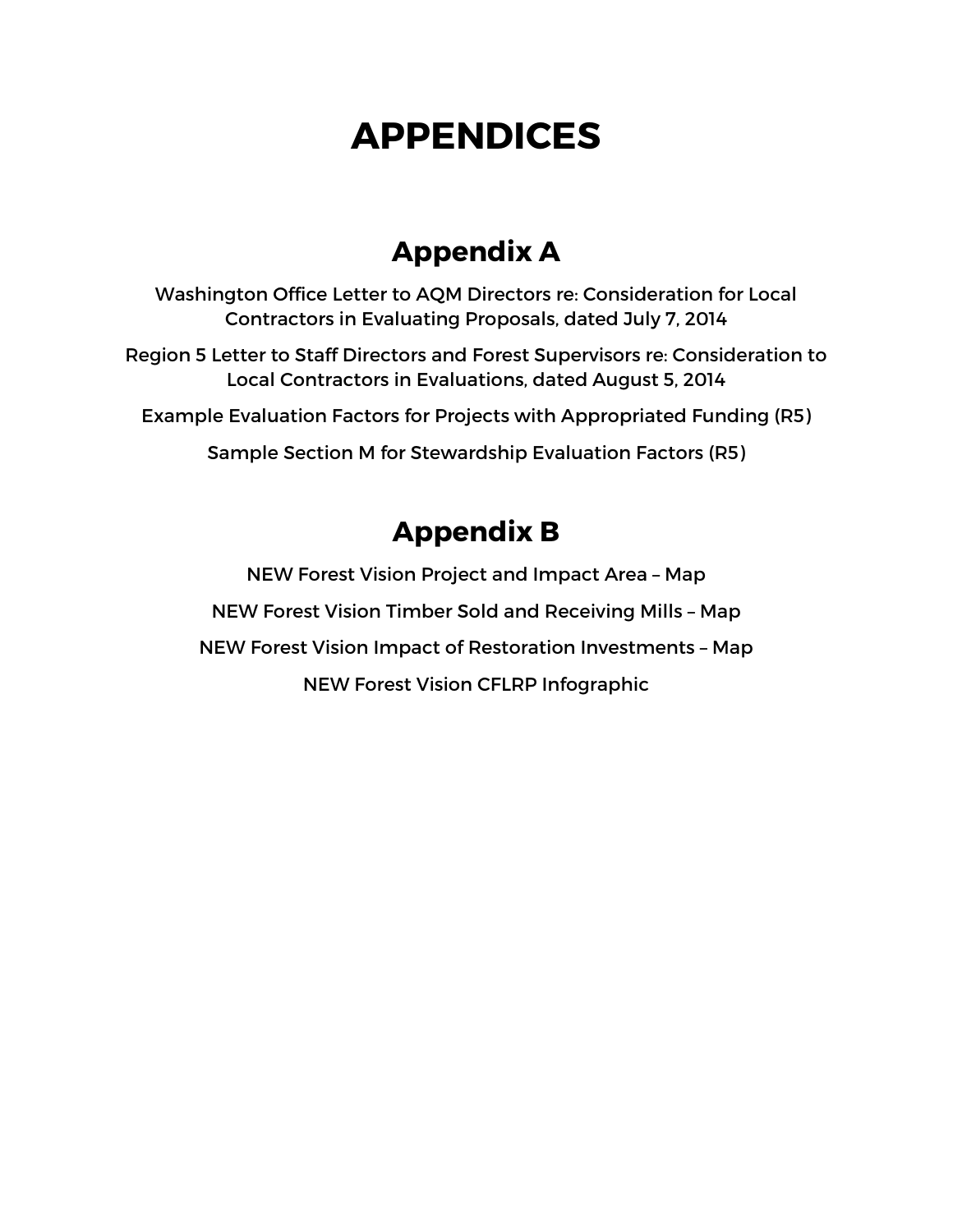

**Forest Service**

**File Code:** 6300/1580 **Date:** July 7, 2014 **Route To:** (1580), (6300)

**Subject:** Consideration for Local Contractors in Evaluating Proposals

**To:** AQM Directors

The Forest Service (FS) may consider local contractors when evaluating proposals, increasing the commitment to local business and communities. Annual appropriation indicated the authorization to consider local contractors residing in and providing employment and training to dislocated/displaced workers in an economically disadvantaged rural community when evaluating bids and proposals; this includes historically timber-dependent areas affected by reduced timber harvesting on federal lands and other forest-dependent rural communities isolated from significant alternative employment opportunities.

Additionally, the FS may award contracts, grants or cooperative agreements to "local non-profit entities, Youth Conservation Corps, or related partnerships with state, local, non-profit youth groups, or small or micro-business or disadvantaged business."

These contracts, grants or cooperative agreements must be for the forest hazardous fuels reduction, watershed or water quality monitoring or restoration, wildlife or fish population monitoring, or habitat restoration or management.

The terms "rural community" and "economically disadvantaged" shall have the same meanings as Public Law 101-624, section 2374. The definitions are located on page 41 of "The Principal Laws Relating to USDA Forest Service and Private Forestry Programs" handbook: [http://www.fs.fed.us/spf/coop/library/SPF-CF%20handbook.pdf.](http://www.fs.fed.us/spf/coop/library/SPF-CF%20handbook.pdf)

If the authority is anticipated to be utilized for advertising and awarding contracts to other than the small business, HUBzone, 8(a), or Service-Disabled Veteran-Owned Small Business contractors, specifically address this in the market research and in the AD1205 Small Business Clearance request.

If the authority is anticipated to be utilized for contracting, place an announcement in the presolicitation; include specific evaluating criteria and responsiveness determinations.



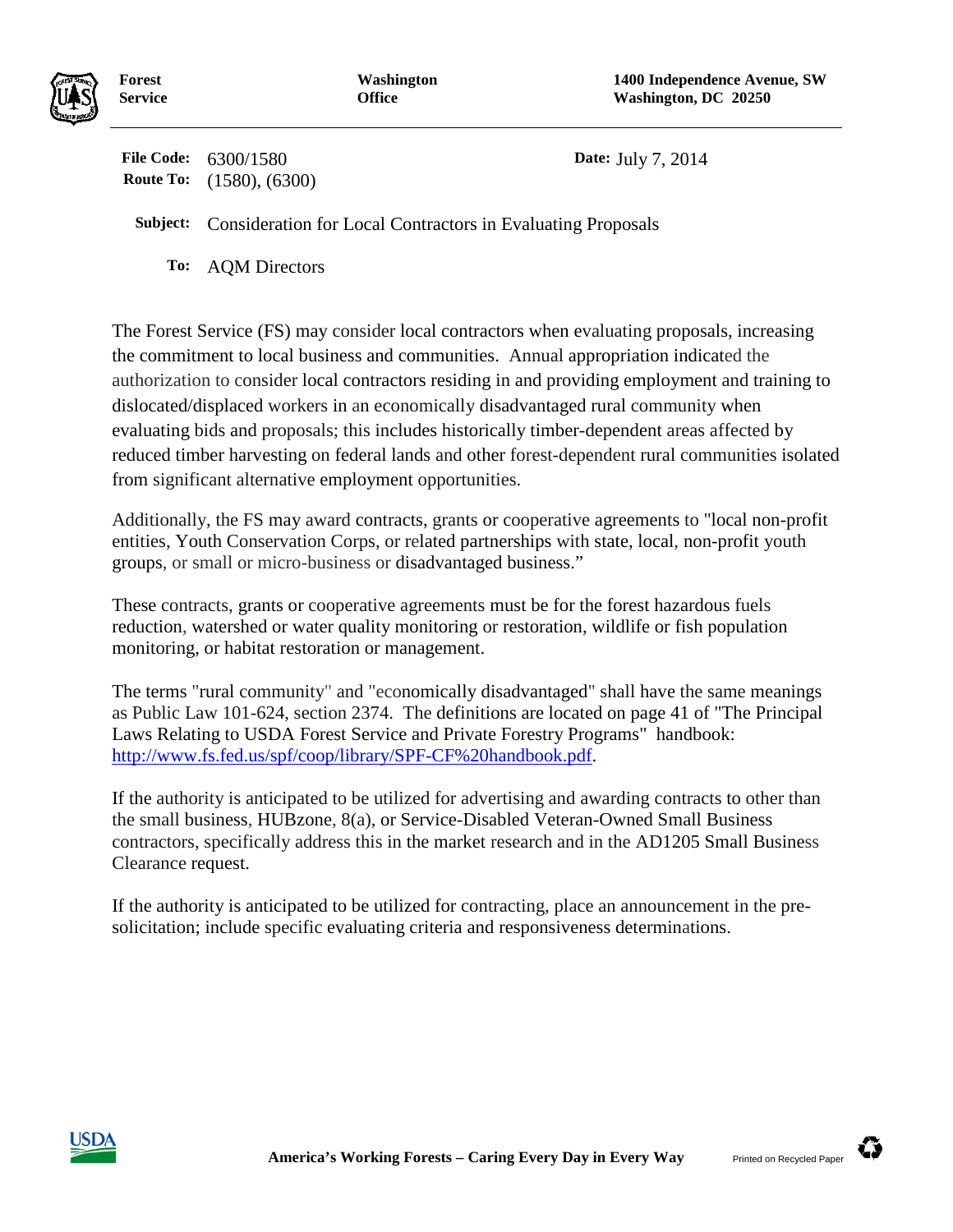The current authority is in the Consolidated Appropriations Act, 2014, Section 427 and is effective through FY 2015. Any questions, please contact Shawn O'Donnell at 703-605-4544 or via email at [sodonnell@fs.fed.us.](mailto:sodonnell@fs.fed.us)

*/s/ George A. Sears* GEORGE A. SEARS Director, Acquisition Management

cc: WO AQM APC pdl wo ops aqm directors pdl wo ops aqm fessaa pdl wo ops aqm g&a pdl wo ops aqm Procurement Analysts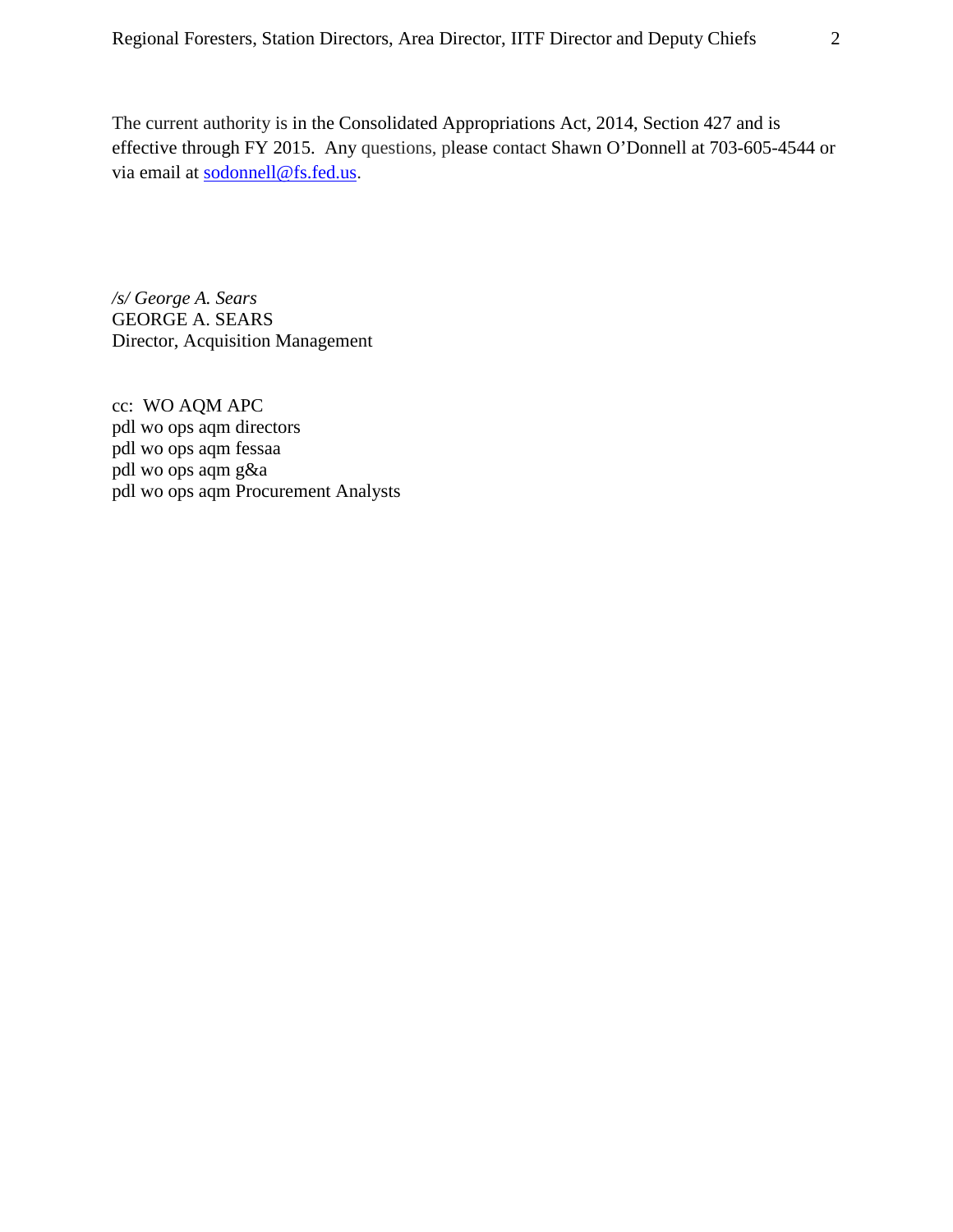

**Forest Service**  Pacific **Southwest Region** 

**Regional Office, R5** 1323 Club Drive Vallejo, CA 94592 (707) 562-8737 Voice (707) 562-9240 Text (TDD)

**File Code:** 1580/6300 **Route To:** 

Date: August 5, 2014

Consideration to Local Contractors in Evaluations Subject:

To: Region 5 Staff Directors and Forest Supervisors

The Forest Service has been given the authority to give consideration to local contractors or cooperators in evaluating offers provided in response to federal projects funded by certain appropriations for defined types of projects. This authority has been granted to the Forest Service through the Consolidated Appropriations Act through fiscal year 2015 at which time the authority may be extended. The language authorizes use of specified evaluation criteria in acquisition instruments to enhance effects on certain rural communities.

The Forest Service may include consideration of local contractors and cooperators who are from, and who provide employment and training for dislocated and displaced workers in economically disadvantaged rural communities including contracts, grants or agreements, for hazardous fuels reduction, watershed or water quality monitoring or restoration, wildlife or fish population monitoring, or habitat restoration or management. This definition includes those historically timber-dependent areas that have been affected by reduced timber harvesting on federal lands and other forest-dependent rural communities isolated from significant alternative employment opportunities. The terms "rural community" and "economically disadvantaged" shall have the same meanings as in Section 2374 of Public Law 101-624.

As with all evaluation criteria, the actual language and relative importance given the criteria is dependent on the circumstances of the work and location of each contract, grant, or cooperative agreement. However, Contract Specialists and Grants and Agreement Specialists should assure that the intent of the statutory authority is reflected in all contracts and agreements for restoration type work.

Additionally, Forest Service Handbook 2409.19, Chapter 60-Stewardship Contracting states that the Contracting Officer shall award all Stewardship Contracts on a best value basis, including consideration of criteria other than cost or price. One of the suggested criteria to use for evaluation in all Stewardship Contracts is the utilization of local workforce (the types of jobs and number of workers to be hired and/or employed from the defined local area in completing required work).

Although this authority can be applied to projects funded through any appropriation provided the specific project meets the defined criteria, this region would like to emphasize the use of this authority specifically for stewardship projects, collaborative forest landscape restoration funded projects, and fire restoration projects, so that we can further align ourselves with the intent of these programs.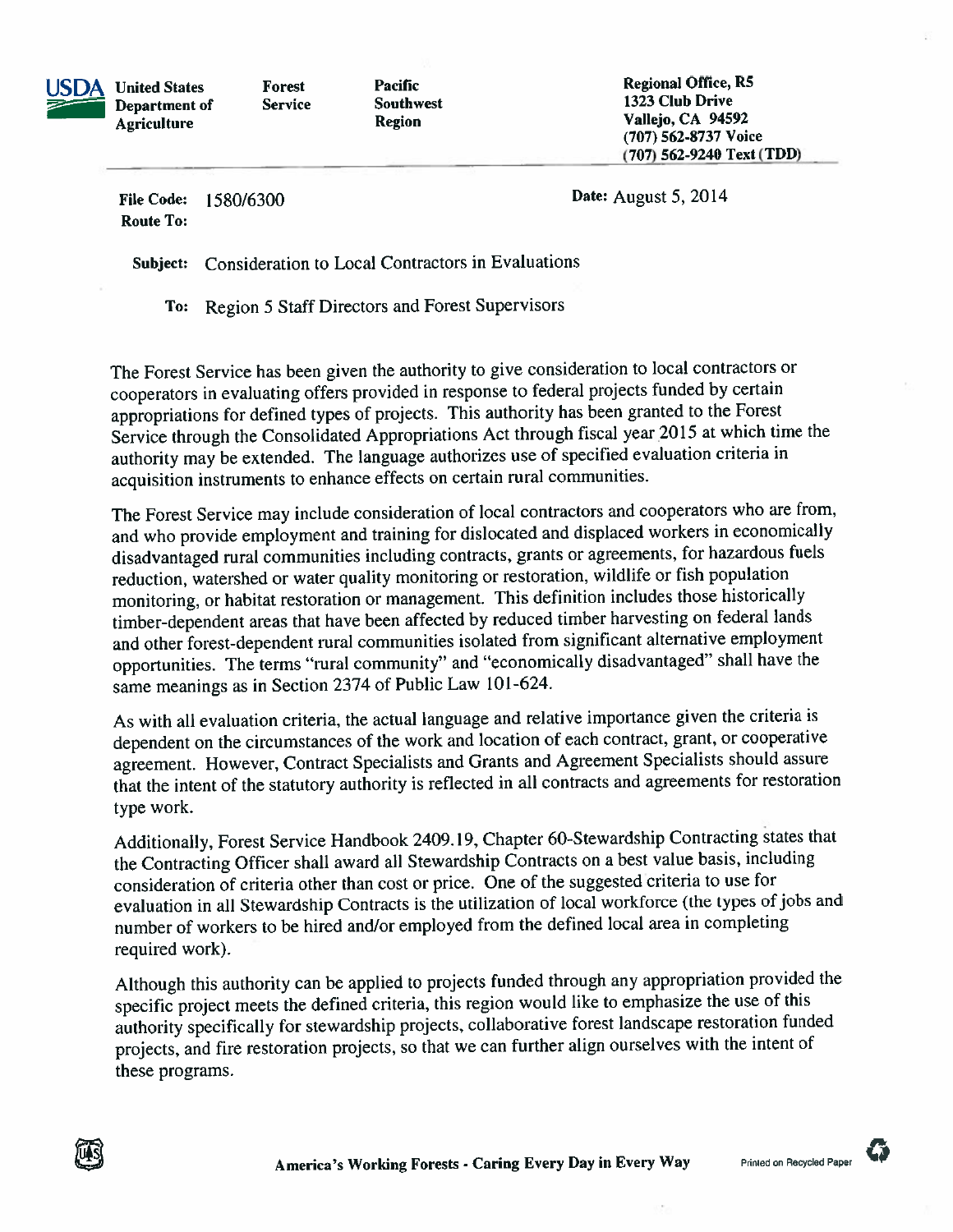For further information on how the Forest Service can utilize this authority, please refer to the following source of information, consideration for local contractors toolbox located at Region 5 AQM webpage:

http://www.fs.usda.gov/main/r5/workingtogether/contracting

When using this authority in anticipation of advertising and awarding contracts to other than Small Business, HubZone, 8(a), SDVOSB, and WOSB contractors, please specifically address this in your market research and 1205 Small Business Clearance Request. Also, when using this authority in contracting, please include language in your pre-solicitation, or request for proposal, that indicates use of this authority and includes specific evaluating criteria and responsiveness determinations.

PIERCE E. TUCKER Director, Acquisition Management

cc: Theodoris Broussard, Kellie Hamilton, Don Tinsley, Sheila Finney, Edmond Avakem, Andrei Rykoff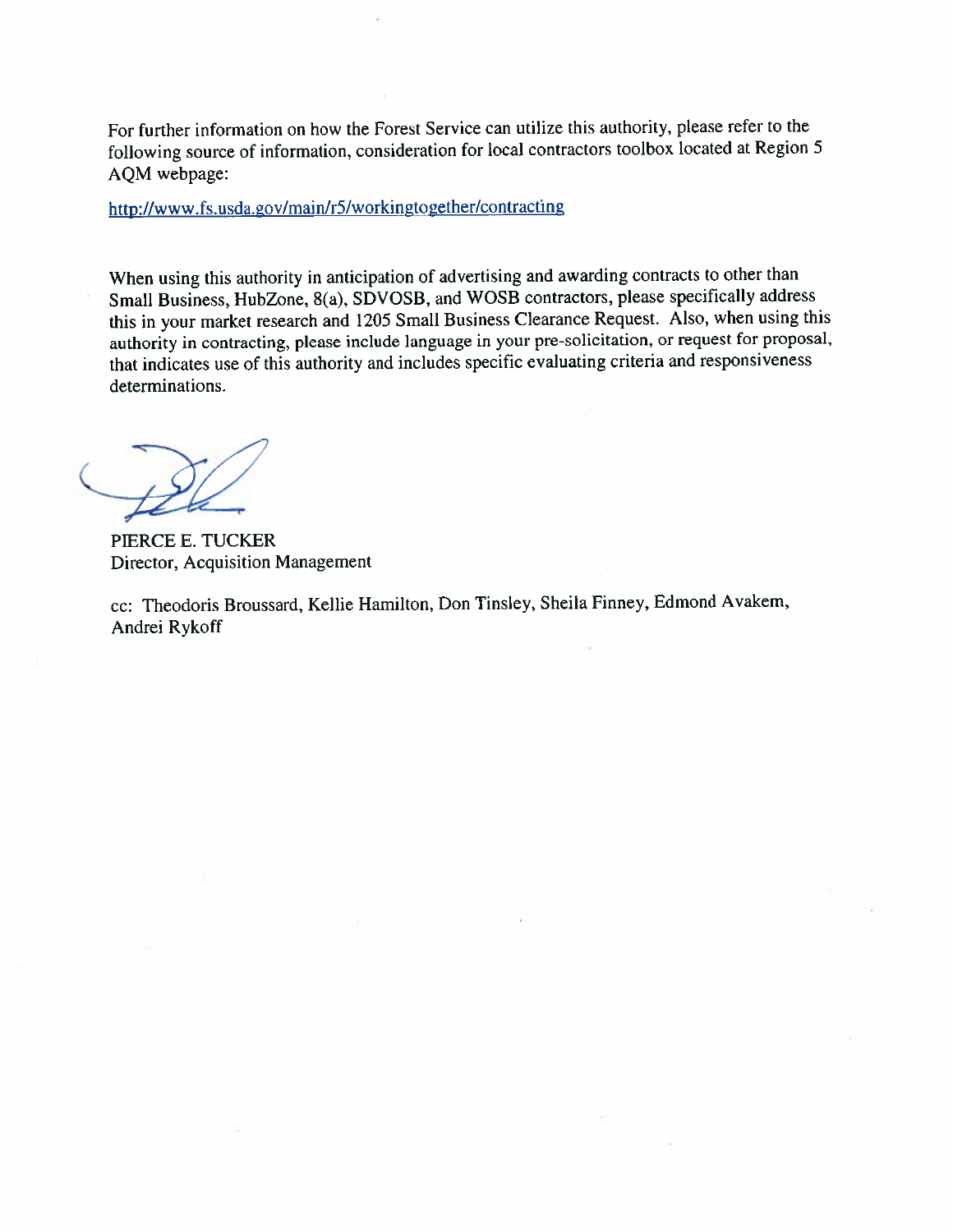#### **FAR 52.212-1 –Addendum to:**

#### **Quoters shall provide the following information:**

#### **1. Relevant Past Performance**

Contractor shall submit a list of projects (similar to the type in this solicitation) completed within the last 3 years, including the name and phone number of the contract administrator. Include information on the technical demands and complexity of each project. The Government may research Contractor's performance on any federal, state, local, and commercial contract performance of the Contractor that is known to the Government, but not included on the submitted Performance Information. Additionally, personal experience and evaluator knowledge of Contractor performance may be utilized. Offerors may use the attached form to provide completed comparable projects.

#### **2. Benefit to the Local Community**

Information on the Contractor's planned workforce for this project, including each employee's qualifications and area of residence. Contractors shall describe how the award of this contract will benefit the local community. The local community is defined as Grant and Harney County, Oregon. Adjoining counties will be considered the next most impactful. The Contractor's local community benefit proposal will become a part of any resultant contract.

Contractors are cautioned that sufficient and detailed information must be presented in their technical offer to enable the Government to evaluate their offers fully in accordance with the evaluation and award criteria contained herein. The Government is not obligated to ask for additional information and in the absence of appropriate information the offer will be rated deficient.

**Note:** If the contractor does not provide relevant past performance information, or indicates a lack of Relevant Past Performance with its offer, the Contracting Officer need not pursue further information if it is clear that the Contractor's price is not competitive.

The Office of Management and Budget (OMB) has authorized Federal agencies to collect past performance information under OMB clearance number 9000-0142

#### **FAR 52.212-2 Evaluation - Commercial Items (JAN 1999)**

(a) The Government will award a contract resulting from this solicitation to the responsible Contractor whose quote conforming to the solicitation will be most advantageous to the Government, price and other factors considered. The following factors shall be used to evaluate quotes and are listed in descending order of importance:

#### **1. Relevant Past Performance**

Relevant past performance will be evaluated in terms of Contractor's performance on recent thinning, hand piling, and burning work based on information obtained from references provided by Contractor and other sources. If Contractor has no record of past performance, the quote will be rated neutrally.

The Government will consider the relevance of past performance information obtained in relation to the scope of this procurement with respect to similar efforts, the length and scope, number, complexity, and diversity of contracts completed by the firm. Past performance, either positive or negative, which is considered by the Government to be more closely related to the scope of this effort will be given additional weight in the evaluation process.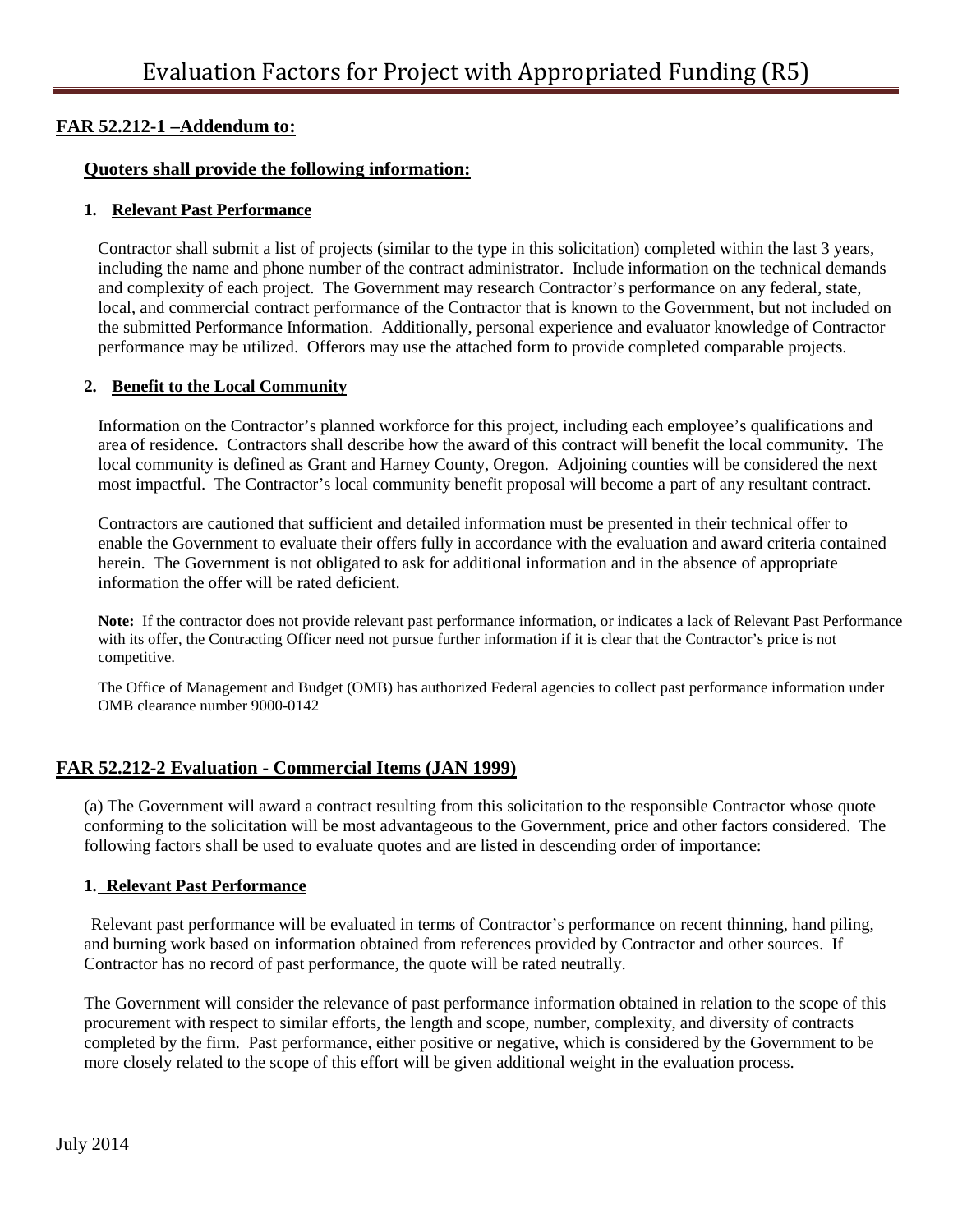Contractors with past performance data will be evaluated in the same manner as all other evaluation factors; however, those Contractors with no past performance data will be treated as an unknown performance risk and neither be evaluated favorably nor unfavorably. Therefore, Contractors will receive credit for good past performance, lose credit for poor past performance, and neither receive nor lose credit for no relevant past performance.

\*An excellent rating would be achieved under relevant past performance if, in the last three years, the Contractor has completed at least 2 projects similar to that being solicited in a timely manner, with a pay range of 90% or higher, with high customer satisfaction/business relations in specific reforestation contracts. (Government evaluators will select contract administrators to contact regarding customer satisfaction.)

#### **2.Benefit to the Local Community**

The Government will evaluate the methods proposed by each contractor for benefiting the local community. The evaluation will include a determination as to how realistic and achievable the proposed methods are with added consideration for the impact and magnitude to which the local community will benefit from their operations. Local community for this solicitation means Grant and Harney County being the most important and adjoining counties next.

(b) *Options*. The Government will evaluate offers for award purposes by adding the total price for all options to the total price for the basic requirement. The Government may determine that an offer is unacceptable if the option prices are significantly unbalanced. Evaluation of options shall not obligate the Government to exercise the option(s).

(c) A written notice of award or acceptance of an offer, mailed or otherwise furnished to the successful offeror within the time for acceptance specified in the offer, shall result in a binding contract without further action by either party. Before the offer's specified expiration time, the Government may accept an offer (or part of an offer), whether or not there are negotiations after its receipt, unless a written notice of withdrawal is received before award.

**Note:** Award will be made to the Contractor whose technical/price relationship is the most advantageous to the government. The critical factor in making any price/technical tradeoff is not the spread between the technical scores, but rather what is the significance of the difference. The significance of the spread in scores will be determined on the basis of what the difference might mean in terms of performance and what it would cost the government to take advantage of it. Award may not necessarily be made to the quoter submitting the lowest quote. The Government reserves the right to make price/technical tradeoffs that are in the best interest and to the advantage of the Government.

Relevant past performance and benefit to the local community, when combined, are approximately equal to price. The degree of importance of pricing will increase with the degree of equality of the quotes in relation to the other factors on which selection is to be based, or when the price is so significantly high as to diminish the value of the technical superiority to the Government.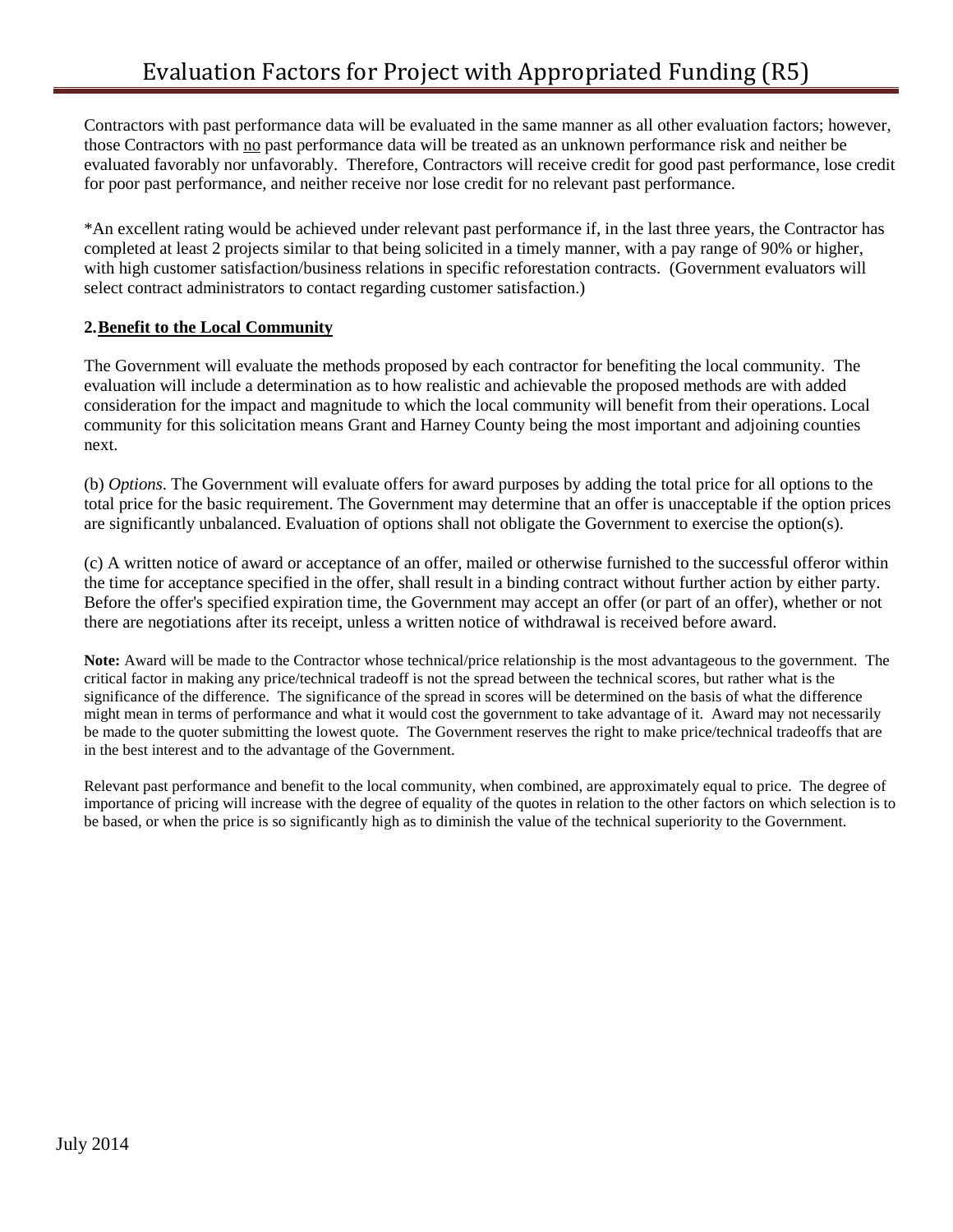### **Evaluation Criteria - Offerors will be notified in the solicitation to submit offers as follows:**

#### **I. Technical Proposal Instructions:**

Technical proposals will be evaluated to determine the ability of the contractor to meet the requirements of the Government. Therefore, the technical proposal must present sufficient information to reflect a thorough understanding of the requirements and a detailed description of the organization, techniques, procedures and program for achieving the objectives of the specifications/statement of work. Proposals that merely paraphrase the requirements of the Government's specifications/statement of work, or use such phrases as "will comply" or "standard techniques will be employed" will be considered unacceptable and will not be considered further.

#### **II. As a minimum, the proposal must clearly provide the following:**

#### **Technical Approach:**

- a. Contractor shall provide a plan of operations for both restoration service type work activities and product removal including the timeline (start and completion dates) and the rationale for work activities to ensure all contractual work will be completed by the contract end date. Contractor shall describe all staff and/or subcontractors that will be utilized and any diverse removal and delivery systems. Contractors are advised to review the solicitation for additional operational requirements and restrictions. Also, describe how you plan to organize, schedule, and staff woody biomass removal if included in the contract.
- b. Contractor shall provide a quality control plan for service type work items and product removal and the measures you will use to ensure the plan is followed. Contractor shall also provide a safety plan that discusses the multiple hazards inherent in the work identified in the sample contract. Contractor shall include mitigation measures in the safety plan.
- c. Contractor shall provide resumes for the contract manager and the on-the-ground supervisor to be assigned to this project. Contractor shall describe their ability to complete the multitude of activities listed within this project including product removal and all restoration type work activities. If multiple subcontractors will be used, Contractor shall describe their plan for managing all subcontractors.
- d. Contractor shall provide a list of equipment to be used on this project and all equipment capability. Contractor shall also prepare a response to each of the end results indicating how Contractor will use and deploy your equipment and personnel, and/or subcontractors, in achieving the specified end results.
- e. Contractor shall describe their production capability to accomplish this project within the specified contract time i.e. how many logging subcontractors will be needed to complete the required work?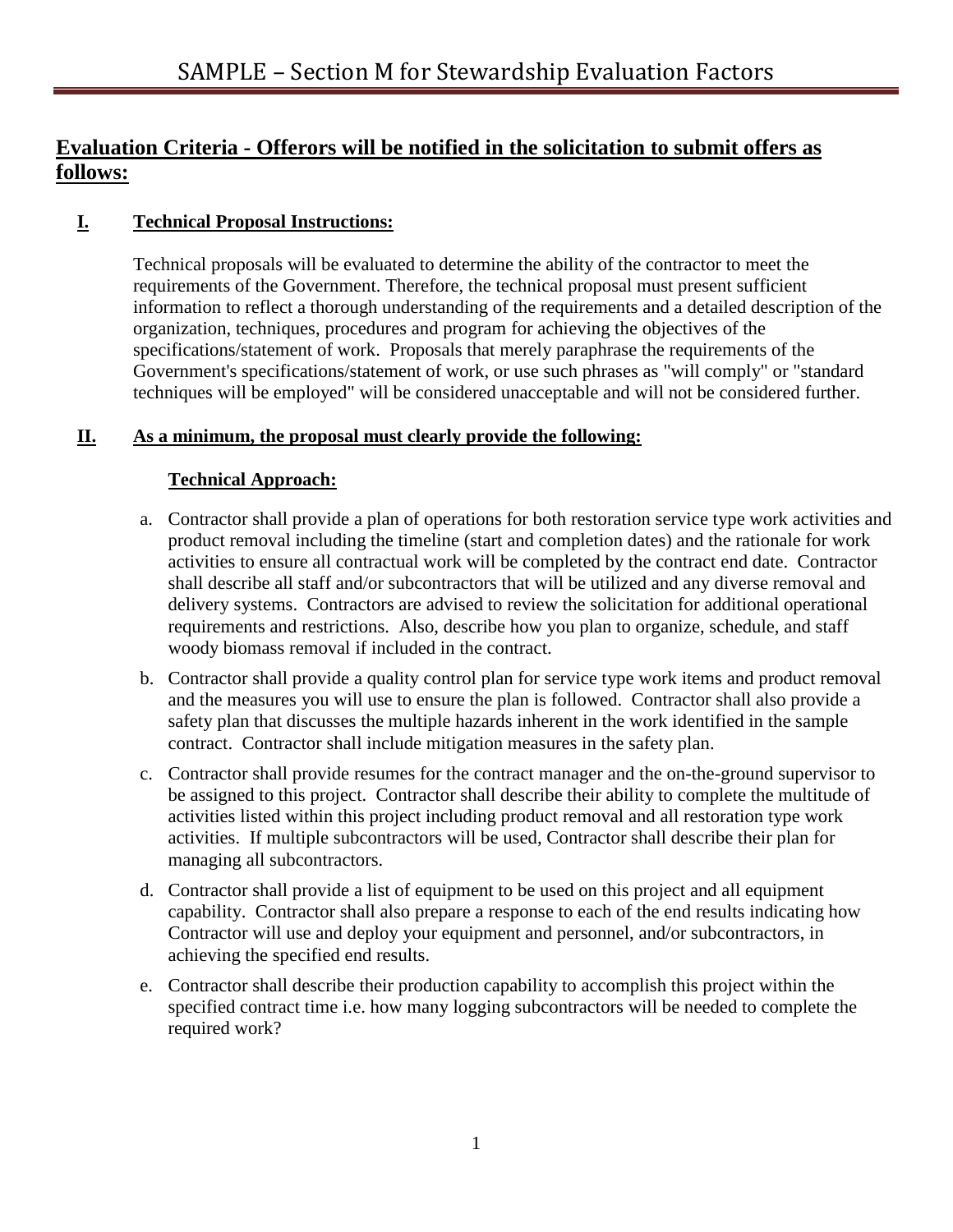**III. Relevant Past Performance:** The technical proposal must address past performance for both the Offeror and any proposed major subcontractors (subcontractors performing at least 15% of the work). Offerors shall provide the information listed below. Performance information will be requested from references provided and other known clients. Contractor shall submit a list of similar project work that was completed by their firm or any of their proposed subcontractors in the last 3 years. Emphasis will be placed on past work specifically related to the work elements in the solicitation. Contractors may also describe past accomplishments that indicate the firm's ability to perform the work required by this solicitation.

#### **a. Contractors shall provide:**

- Names, telephone numbers, and FAX numbers of principal officials in charge of the project who are familiar with Contractor's performance.
- A description of the work performance,
- The agency/company or individuals they worked for,
- The size (value) and location of the contracts,
- Contract numbers.

Contractor shall provide information on any problems encountered on the identified contracts and corrective actions taken.

Individuals or businesses without prior contracts as a business entity, shall list contracts and subcontracts completed under other names or by their employees.

At the option of the offeror, this list of past performance references may be provided prior to the due date of proposals, reference Block 9 of the Solicitation, Offer and Award Form.

However, the list MUST be provided NO LATER than the due date/time of Proposals.

*The Office of Management and Budget (OMB) has authorized Federal agencies to collect past performance information under OMB clearance number 9000-0142. Both this information provided in the proposal, and Government records will be used to evaluate the offeror's past performance; however, references other than those listed may also be contacted.* 

**1. Key Personnel.** Contractor shall provide the resume of the person to be designated as the Project Manager. Contractor shall include a list of projects managed by this individual within the last three years, including reference names and phone numbers for these projects.